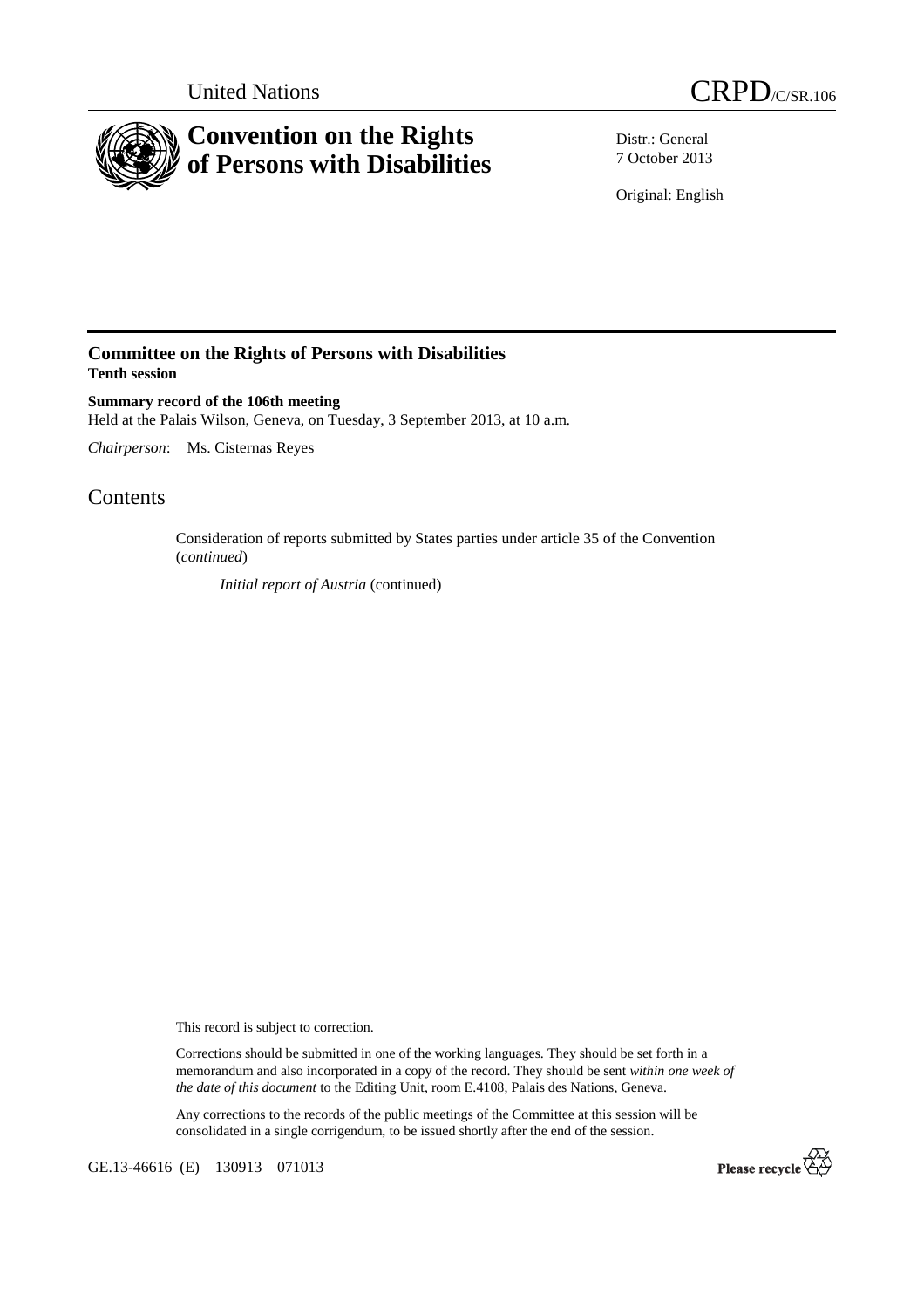*The meeting was called to order at 10.05 a.m.* 

 **Consideration of reports submitted by States parties under article 35 of the Convention** (*continued*)

*Initial report of Austria* (continued) (CRPD/C/AUT/1; CRPD/C/AUT/Q/1 and Add.1)

1. *At the invitation of the Chairperson, the delegation of Austria took places at the Committee table.* 

 *Articles 11–20* 

2. **Mr. Tatić** asked why the Government spent a disproportionately large amount of its support services budget on institutional care as opposed to personalized assistance and community-based services to promote independent living. He requested further information about the long-term support allowance, in particular, whether recipients could afford to hire a personal assistant and live in the manner of their choosing.

3. **Ms. Mulligan** asked whether the Government's international disaster relief planning and humanitarian assistance programmes made provision for persons with disabilities and if that was a mandatory requirement.

4. **Mr. Ríos Espinosa** asked what processes had been established to guarantee the due process rights of persons with disabilities who were declared unfit to stand trial and whether a mechanism existed to review guardianship arrangements.

5. **Ms. Peláez Narváez** requested further clarification of the reasons for the reduction in the number of children with Down syndrome in Austria. She asked what steps the State party had taken to ensure effective access to justice for persons who faced multiple discrimination and how the tools provided for in the national legislation on combating violence against children, including the national child helpline and information leaflets, were made accessible to children with disabilities. Turning to the issue of forced sterilization of women and girls with disabilities, she enquired what efforts the Government had made to ensure that informed consent of the individual concerned was obtained prior to any sterilization procedure or treatment.

6. **Mr. Langvad** asked whether the different language used in relation to independent living in each of the Länder resulted in persons with disabilities experiencing differing levels of independence across the country. He also wished to know whether persons with disabilities requiring living assistance could choose their own place of residence or whether it was determined by the location of the assistance provider. He would welcome clarification as to whether persons with intellectual disabilities who lived in special facilities had to spend their leisure time in those facilities or whether they had access to other locations. He enquired whether the Government had taken any steps to facilitate participation by persons with disabilities in their local communities, such as providing signlanguage interpretation. Lastly, he asked what initiatives had been introduced to guarantee the right of persons with psychosocial disabilities to full and informed consent to every action affecting the management of their disability.

7. **Ms. Degener** requested further information on the number of persons with disabilities participating in the pilot supported decision-making scheme and the extent to which disabled persons' organizations had been involved in the design of the project. Noting the large amount of government expenditure on institutions for persons with disabilities at the expense of independent living programmes, she asked whether the State party had any intention of reviewing its spending policies.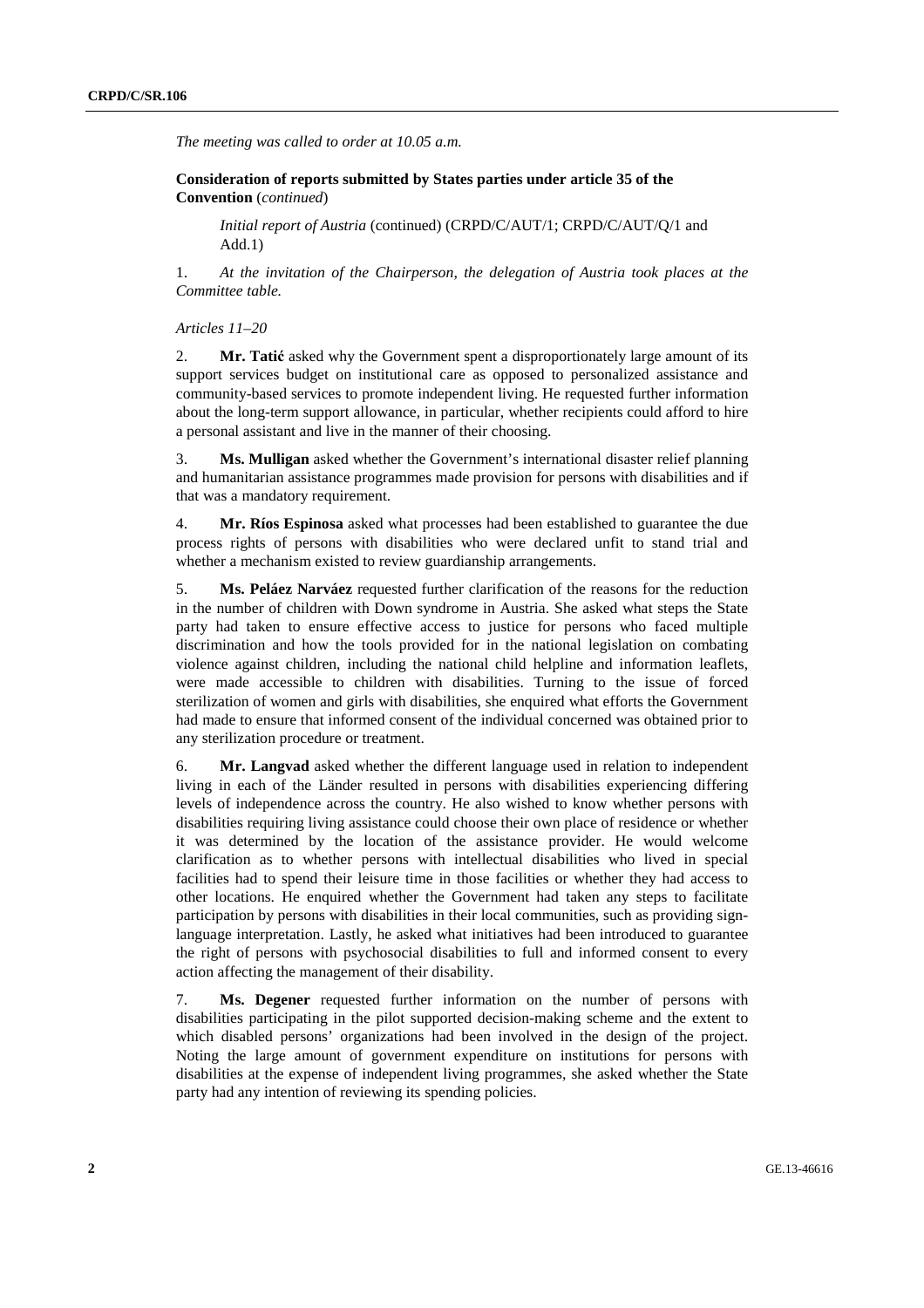8. **Mr. Buntan** asked whether all persons with disabilities were registered at birth and enjoyed full legal status.

9. **Ms. Pavey** asked whether the State party had established any strategies or programmes for persons with disabilities during situations of national emergency or humanitarian disaster.

10. **Mr. Ben Lallahom** asked what had been done to ensure that accessibility and mobility measures for persons with disabilities were applied consistently throughout the country, particularly in rural areas. He also wished to know whether persons with disabilities could easily travel outside Austria.

11. **Ms. Maina**, welcoming the State party's pilot supported decision-making scheme, asked whether the aim of the project was to reduce the number of persons with disabilities in institutional care and emphasize a more rights-based approach to habilitation and rehabilitation. She enquired how community-based services would be provided under the project for persons with psychosocial disabilities. Lastly, she asked whether the project would include supported voting to improve access to the electoral process, particularly for persons with intellectual or psychosocial disabilities.

12. **Ms. Quan-Chang** asked whether migrants or refugees with disabilities received long-term care in Austria and whether such assistance extended to migrants or refugees living in rural areas. She requested information on the number of migrants or refugees with disabilities in receipt of the long-term support allowance and on the mechanisms in place to prevent abuse of or violence against those groups.

13. **Mr. Lovászy** asked whether the State party intended to launch an accessible and universal call system that took account of the needs of persons with disabilities.

14. **The Chairperson**, speaking in her personal capacity, said that she would welcome further information on the 1842 law on swearing of legal oaths, particularly whether the law still required deaf or mute persons to receive assistance from a third party. She also wished to know whether the State party had implemented any policies or standards in respect of the use of physical and chemical restraint on persons with psychosocial disabilities in institutions and whether it had established a national preventive mechanism pursuant to the Convention against Torture.

#### *The meeting was suspended at 10.30 a.m. and resumed at 10.50 a.m.*

15. **Mr.** Helmut **Tichy** (Austria) said that, while the Austrian Development Agency provided development and humanitarian assistance and the Government had prepared a policy document highlighting that persons with disabilities were a particularly vulnerable group who required specific assistance in emergency situations, the inclusion of persons with disabilities in the relevant programmes remained a challenge. In response to the problem, the Government had set up a national meeting on humanitarian assistance that brought together various ministries, development assistance agencies and NGOs to discuss how adequately to address the matter in future. Regarding legal registration of persons with disabilities, he wished to confirm that all persons must be registered within three days of birth without exception and that persons with disabilities enjoyed full legal status in Austria. Turning to the issue of supported voting, a special voting assistance programme existed and persons with psychosocial disabilities, among others, had the right to be accompanied when voting.

16. **Mr. Krauter** (Chairperson of the Ombudsman Board, Austria) said that, since July 2012, the Board had acted as the country's national preventive mechanism and as the independent body responsible under article 16 of the Convention for monitoring and assessing institutions serving persons with disabilities. As such, its main aim was to promote deinstitutionalization and raise awareness of the need to move from an integration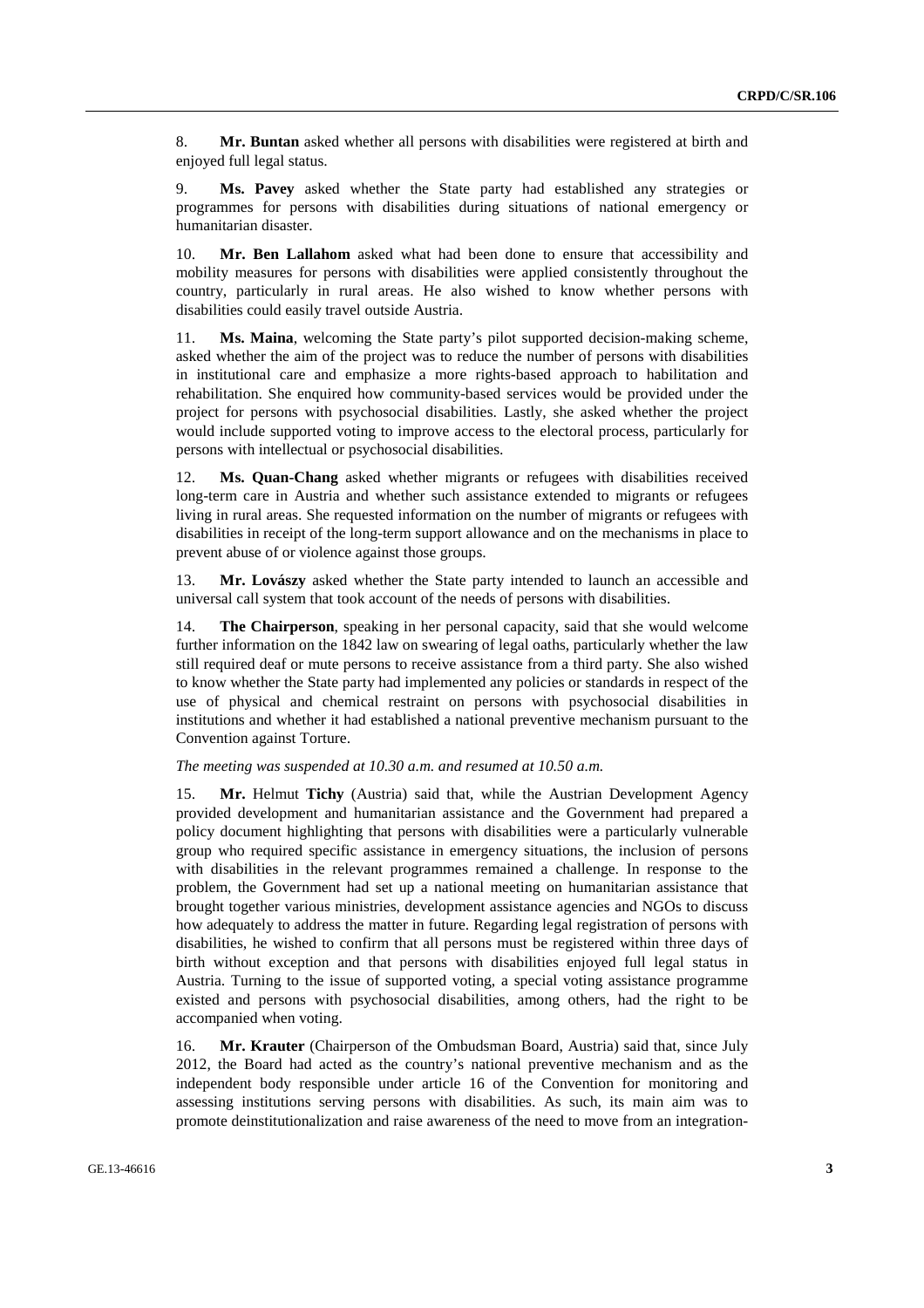to an inclusion-based approach to disability. Concerning net beds, the Supreme Court had unfortunately recently passed a decision allowing their use in institutions for persons with severe mental disabilities, but the Government intended to draft a new act to eradicate the practice following the next elections.

17. In 2012, 164 complaints had been received on matters relating to the abuse of guardianship powers, including misuse of funds and property. The implementation of the Convention in Austria continued to be hampered by the country's fragmented legal structure, and creative ways would need to be found to resolve that situation. The Ombudsman Board had yet to receive any complaints regarding access to justice for persons with psychosocial disabilities.

18. **Mr. Hofer** (Austria) said that the amount of the care allowance paid to persons with disabilities to cover their support needs ranged from 154 to 1,654 euros per month, with 5 per cent of the Austrian population currently eligible for assistance. Of those who received the allowance, 12 per cent lived in institutions; one third of recipients receiving the highest monthly payment lived in nursing homes. The system had recently been harmonized across the Länder and allowances were now awarded on a national rather than a regional basis.

19. At the federal level, many measures had been introduced to support the personal mobility of persons with disabilities. A tax-free allowance was available to help persons with disabilities to obtain their driver's licence and buy a car. After the forthcoming harmonization of parking permit arrangements, more persons with disabilities and their assistants would have access to free, accessible parking.

20. **Mr. Cernelic** (Austria) said that each of the Länder sought to afford persons with disabilities the greatest possible flexibility and freedom in deciding where and how they wanted to live by making available a range of options. Living, work and leisure space were kept separate. Almost all Länder offered persons with disabilities the option of personal assistance as an alternative to institutional care. Sign-language interpretation was among the services provided to facilitate participation in the local community. Migrants and refugees with disabilities were eligible to receive the same assistance as Austrian nationals.

21. The Johannes von Gott Nursing Centre was the current residence of 581 persons with multiple disabilities who could not be assisted in any other institution. The Government was aware that the institution did not fully comply with article 19 of the Convention and was taking steps to establish inclusive living arrangements for the residents.

22. **Ms. Maurer** (Austria) said that barrier-free access to public transport was guaranteed in Vienna and the larger cities but not in rural areas. Only one in every two or three vehicles was barrier free, and, in some cases, while the vehicle itself was barrier free, the infrastructure, such as stations or stops, was not. The use of public transport by persons with disabilities sometimes involved a complicated procedure whereby they had to announce their intended journey up to 24 hours in advance. The Länder were well aware of the problem, and some had drawn up phased plans for the barrier-free organization of public transport. Accessibility would be taken into account in future tenders for public transport contracts, but the process would take time.

23. **Mr. Barth** (Austria) said that, in Austria, the appointment of a guardian was a last resort when no alternative assistance was available. Guardians had to identify the wishes of the person they were representing and ensure that the person was able to live life according to his or her wishes. The competent court then had to evaluate regularly whether it was in the interests of the person to continue to have a guardian. The Austrian guardianship system was not dissimilar to the guardianship models in other European countries and therefore did not seem, a priori, inappropriate. In some cases, such as urgent legal procedures, representation was indispensable if a person could not express his or her wishes.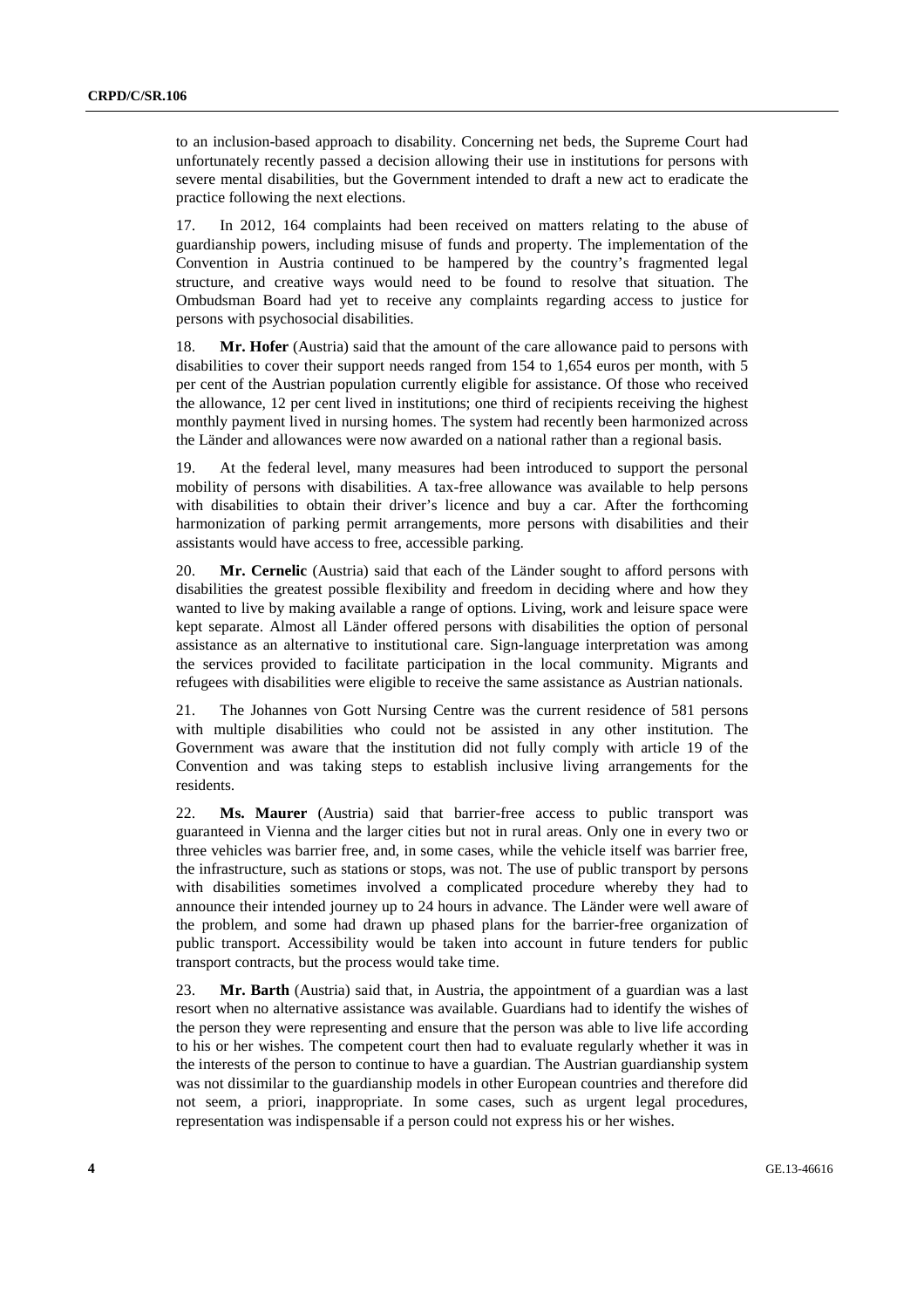24. The problem with guardianship lay not with the system of representation as such, but with its use in practice. Access to social services was being made increasingly difficult and, if there were even minor doubts as to a person's capacity, many social authorities would require him or her to have representation. It was important to ensure that the system for claiming disability benefits was barrier free, so that the need for representation would not arise.

25. Following the 2006 guardianship reform, a system had been introduced under which social work professionals supported the guardianship court in establishing whether guardianship was really necessary. The system had been found to reduce recourse to guardianship, with greater effort made to identify resources in the person's environment, such as peer support or support from family members, with a view to replacing guardianship as far as possible.

26. An overhaul of the guardianship system would take place over the next two to three years, starting with a symposium in December 2013 at which representatives of persons with disabilities would identify themes to be followed up in working groups with a view to the elaboration of draft legislation. Although the themes had not yet been decided, it already seemed clear that supported decision-making should be incorporated in legislation, that recourse to guardianship should be reduced to only the most necessary cases and that the influence of guardians should be restricted, for example when persons with disabilities wished to marry.

27. With regard to medical treatment for persons with disabilities, under the law, if the person concerned had the capacity to decide, consent to treatment was required, even if a guardian had been assigned for medical matters. Methods of supported decision-making could be used in such situations. If the person did not have the capacity to give consent, a guardian with responsibility for medical matters could do so, taking the person's wishes into account. That also applied for the use of contraception and other medication. Sterilization was only permitted if the person had the capacity to give consent. Under the law, there was only one exception, namely, if failure to conduct a sterilization would result in serious risk to the person's life, permanent bodily harm or major damage to the health of a woman if she became pregnant. If doctors or the person's family believed that to be the case, a court decision was always required, following very strict criteria.

28. Regarding confinement in closed psychiatric institutions, the curtailment of freedom was only permitted as a last resort, if the person in question was mentally ill and was a serious danger to himself or herself or to others. Simply having a disability was never a justification for being placed in a closed institution. Guardians had no authority to consent to such measures; there must always be a special examination procedure and a decision by the competent court. Guardianship offices had specially trained patients' ombudspersons who closely monitored whether the criteria for imposing measures curtailing freedom had been met, and, if not, they referred cases for court review. The patients' ombudspersons were legally obliged to take account of the wishes of the person concerned and ensure that they were heard. The involvement of the patients' ombudspersons did not restrict the person's capacity to initiate court proceedings independently.

29. With regard to the 1842 provisions on witnesses who were deaf or mute, it would be necessary to check whether they remained in force.

30. **Ms. Windischhofer** (Austria) said that no data were available to establish whether the birth of fewer children with Down syndrome in Austria was due to selective abortion. The federal Government had set a number of health objectives, such as improving health through social cohesion, and one of the overarching objectives of the Child and Youth Strategy was to establish equal opportunities for all children and ensure that the conditions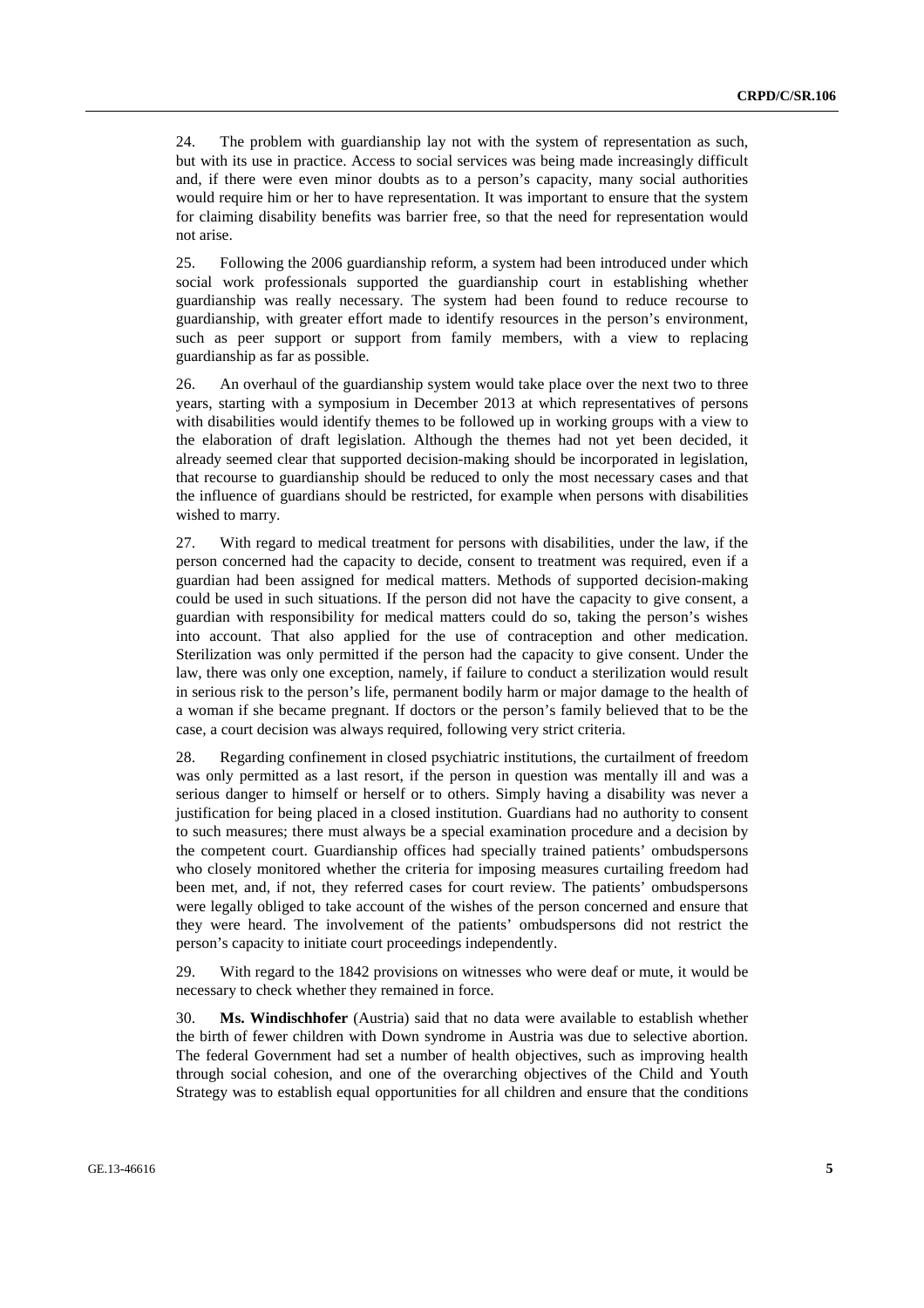were in place for all persons to find their place in society. Efforts to achieve all those aims were already under way and a coordination unit had been set up to monitor progress.

31. **Mr. Rubisch** (Austria) said that, pursuant to the recommendations of the Committee on the Rights of the Child, a monitoring board for children's rights had been established and the Federal Ministry of Economy, Family and Youth had conducted evaluation studies on violence against children with disabilities, which would be repeated at regular intervals. Complaints could be registered with the Ombudsmen for Children and Young People in all Länder, who worked closely with the national Ombudsman to prevent cases of abuse and mistreatment. There were plans to create a public awareness campaign on violence against children in the next legislative period.

32. As to the availability of information in alternative formats, the Convention, the State party report, the National Action Plan on Disability and important leaflets on care allowance and equal rights for persons with disabilities, for example, were available in easy to read form. The easy to read version was always first checked by persons who themselves had a disability to ensure that they could be understood by the target readers.

33. The German translation of the Convention, and in particular the use of the term "*unabhängiges Leben*", rather than "*selbstbestimmtes Leben*", to refer to "independent living", would be reviewed and amendments made if necessary. The Government had publicized the current dialogue with the Committee through a press release issued several days previously, which provided extensive information on the background and objectives of the process.

34. **Mr. Bechina** (Austria), speaking as Chair of the Council of Europe Committee of Experts on the Rights of People with Disabilities, said that two Austrian members of parliament had contributed to a Council of Europe document on the life experiences of persons with disabilities, which was a useful awareness-raising tool. With regard to the influence of the Council of Europe on national policy, he drew attention to the Council's Disability Action Plan 2006–2015, which was a regional tool for the implementation of the Convention.

#### *Articles 21–33*

35. **Mr. Ríos Espinosa** asked about the State party's policy on accessibility to historical sites and monuments, noting that it was necessary to strike a balance between conservation and accessibility.

36. **Mr. Langvad** asked whether there had ever been an evaluation of the quality of teaching in special schools in the State party. He enquired whether all persons with disabilities who wished to vote had access to the necessary transport and assistance with travel to the polling station, and why some persons in Austria were deprived of their right to vote. He wondered what percentage of Austrian international development assistance focused on persons with disabilities. Lastly, how was it ensured that the independent monitoring mechanism was fully in compliance with the Paris Principles?

37. **Ms. Pavey** said that it was still not clear how persons with disabilities were included in the State party's national disaster preparedness plans. Concerning article 29, she wished to know whether the Political Parties Act contained any provisions on diversity and encouraging the participation of persons with disabilities.

38. **Ms. Mulligan** said that she would be interested to hear some up-to-date examples in response to her previous question on article 11, on situations of risk and humanitarian emergencies. In relation to article 32, she wondered how the Government ensured that all sectoral development cooperation projects, such as water and energy programmes, were accessible to persons with disabilities, whether there were plans to monitor how persons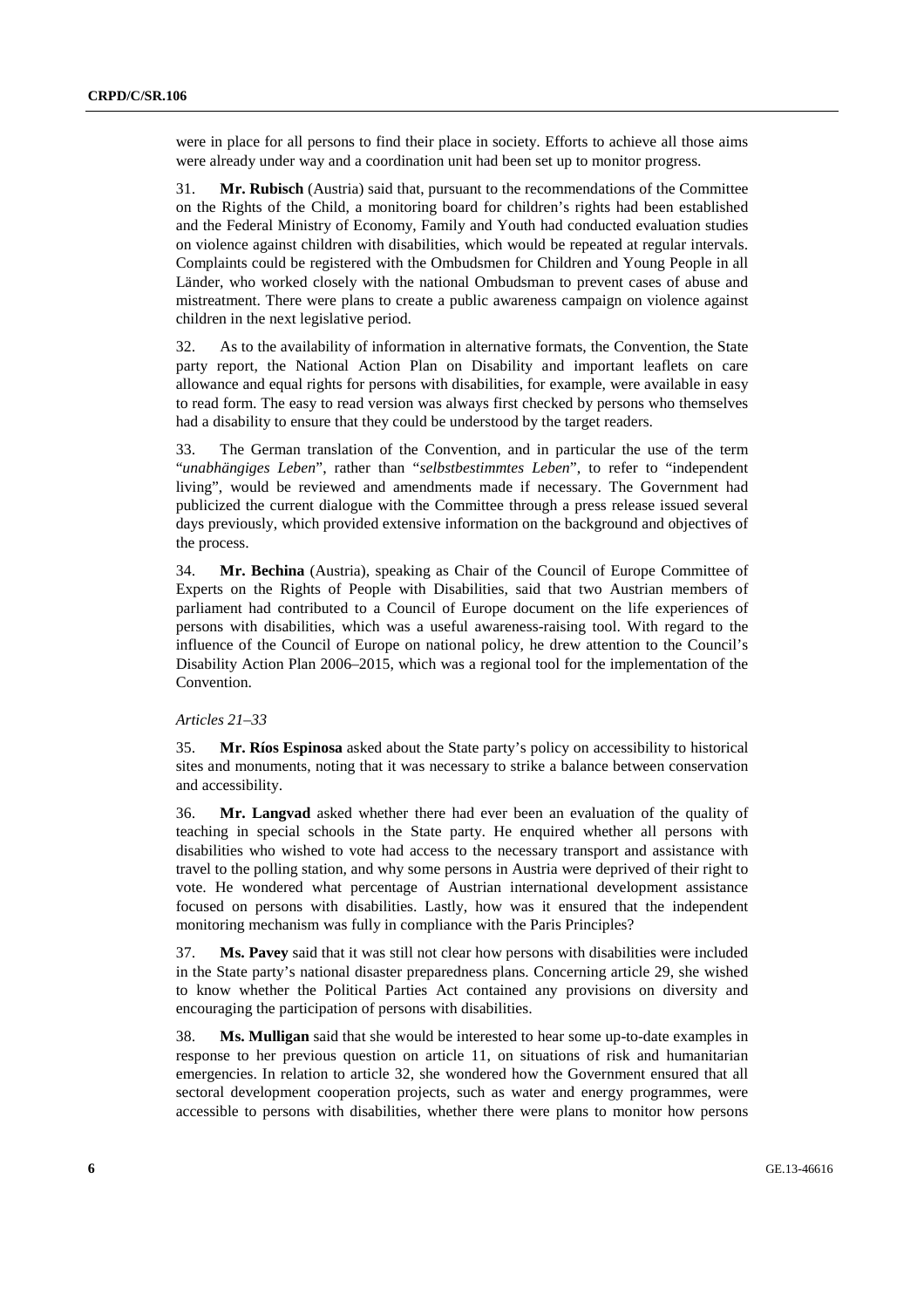with disabilities benefited from development cooperation, and what would be done to ensure their participation in both the planning and implementation of policies and programmes. She wished to know whether the State party intended to increase funding for development aid from its current level of 0.28 per cent of gross domestic product. Lastly, she enquired how the Convention was taken into account in the development of strategic documents.

39. **Mr. Babu** requested information on the election of representatives of persons with disabilities to the parliament.

40. **Ms. Peláez Narváez** asked what mechanisms were in place for persons with disabilities to lodge complaints if they were subjected to abuse by their guardians. She wished to know whether mammography machines, gynaecological examination tables and birthing beds were accessible to wheelchair users. Were there any cases of persons with disabilities becoming adoptive parents? She would be interested to hear more about specific measures to guarantee access to employment for persons with disabilities. Lastly, she wondered what was being done to ensure the proper participation in political and public life of women with disabilities and to support the creation of organizations of women with disabilities.

41. **Mr. Kim** Hyung Shik said that parents' wishes seemed to prevail over those of the children concerned when families decided between a special or an inclusive school, which was contrary to the principle of the best interests of the child. He would appreciate the delegation's views on the matter. The assumption that technical schools were the best choice for persons with disabilities was discriminatory: was the State party prepared to respect the right of persons with disabilities to choose their own career path? The State party had not submitted any data on tertiary education, but he understood that, in a 2006 social survey, less than 1 per cent of students had been defined as disabled. He asked the delegation to comment and to indicate what measures were envisaged to broaden opportunities in tertiary education for persons with disabilities.

42. In the section of its report on article 26, on rehabilitation, the State party had addressed mainly health and financial compensation measures. He would appreciate information on other measures such as early intervention or prevention, as well as educational and social measures. Lastly, he wondered whether the State party had a longterm policy to include disabled persons' organizations in the implementation of article 32, rather than just involving them in projects, or to encourage those organizations, along with other Austrian NGOs, to work more closely with their counterparts in the South.

43. **Mr. McCallum** said that Austria was to be congratulated on having a monitoring mechanism under article 33; it should take steps to make the mechanism fully independent in accordance with the Paris Principles. Austria was to be congratulated on its efforts in many areas involving persons with disabilities. He was nevertheless surprised at the lack of university graduates with disabilities, and he would like to know whether there were plans to make inclusive education more viable.

44. Concerning article 27, it was clear from the statistics that the quota system for employment had failed, with only 22 per cent of companies complying. He would like to know whether the Government was considering other programmes to bring more persons with disabilities into the labour market and shrink the large numbers in sheltered workshops.

45. **Ms. Degener** said that she wondered what was to happen to special schools in the model regions for inclusive education: would the numbers be reduced or would they be closed or turned into something else? With regard to article 12, she wished to emphasize that the Convention required a more radical change of paradigm than the States parties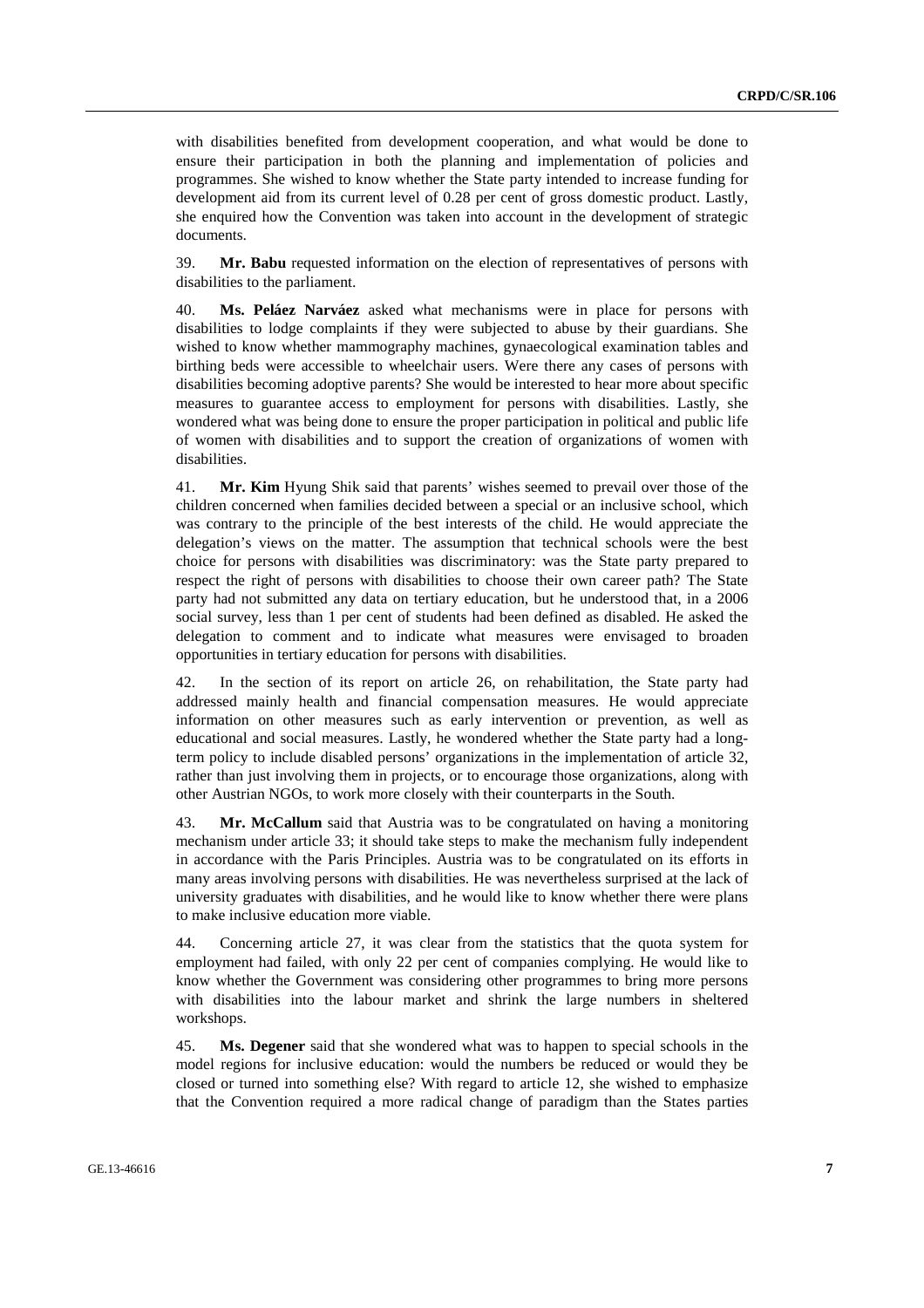seemed to have understood. Articles 12, 14 and 17 required forced treatment to be stopped and article 24 required the abolition of all forms of segregation in the education system.

46. **Mr. Ben Lallahom** said that a debate appeared to be looming in Austria about special schools, with some sectors asking for them to be maintained and others for them to be closed. He wondered what the Government's position was.

47. **Mr. Tatić** said that it was still not clear what the reasons were for the disproportion in the amounts spent on persons using personal assistants and those residing in institutions, and whether there were any plans for a change in line with article 19. Further to the earlier question on historical monuments, he wondered whether those working in conservation received training in making monuments accessible to persons with disabilities.

48. **Mr. Buntan**, referring to article 21, asked whether the Austrian approach to providing information to persons with disabilities in timely fashion and accessible formats was based on any internationally recognized standards of accessibility. As to article 30, did Austria have any copyright exemption law to allow access to published works for people with print disabilities and what were the delegation's views on the recently adopted Marrakesh Treaty to Facilitate Access to Published Works for Persons Who Are Blind, Visually Impaired, or Otherwise Print Disabled? Lastly, was there a special mechanism for involving disabled persons' organizations in the independent monitoring mechanism under article 33 and did Austria make any distinction between organizations of persons with disabilities and organizations that provided services to persons with disabilities?

49. **Mr. Al-Tarawneh** enquired what efforts were made to ensure that persons with disabilities actually had access to the labour market, as opposed to simply receiving a financial payment under a compensation scheme, which represented more of a charitable approach. He understood that a pilot project on persons with disabilities and the labour market was due to start in 2014 and run for three years. He wondered what plans there were thereafter.

50. **Mr. Lovászy** noting with satisfaction the recognition afforded sign language in the Austrian Constitution, asked whether there was any legislation requiring schools to offer sign language.

51. **The Chairperson**, speaking in her personal capacity, asked what sanctions were in place for non-compliance with the requirement to provide sign-language interpretation, beyond mere financial compensation. She requested indicators of the quality of education provided in the inclusive education system. She enquired what percentage of individuals had access to rehabilitation and skills programmes and in particular to those designed for persons with visual or hearing impairments or both. She wondered why, in some cases, persons with disabilities working in the public and private sectors earned less than colleagues who were not disabled. Lastly, how did the State party support disabled persons' organizations and enable them to take a full part in the political life of the State?

### *The meeting was suspended at 12.15 p.m. and resumed at 12.30 p.m.*

52. **Mr.** Helmunt **Tichy** (Austria) said that a European Union study had confirmed that persons with mental health problems or intellectual disabilities were not excluded from voting or standing for election in Austria. Persons with disabilities wishing to vote had access to transport and other support systems. As to the lists of candidates of political parties, that was a matter for the parties themselves. Currently three persons with disabilities were members of the Austrian parliament: they had been elected in a general election, there being no special electoral body for persons with disabilities.

53. **Mr.** Heinz **Tichy** (Austria), clarifying the situation of refugee and migrant children with disabilities in respect of education, said that any child with a disability who was not in the country only temporarily and was thus required to attend school would have all the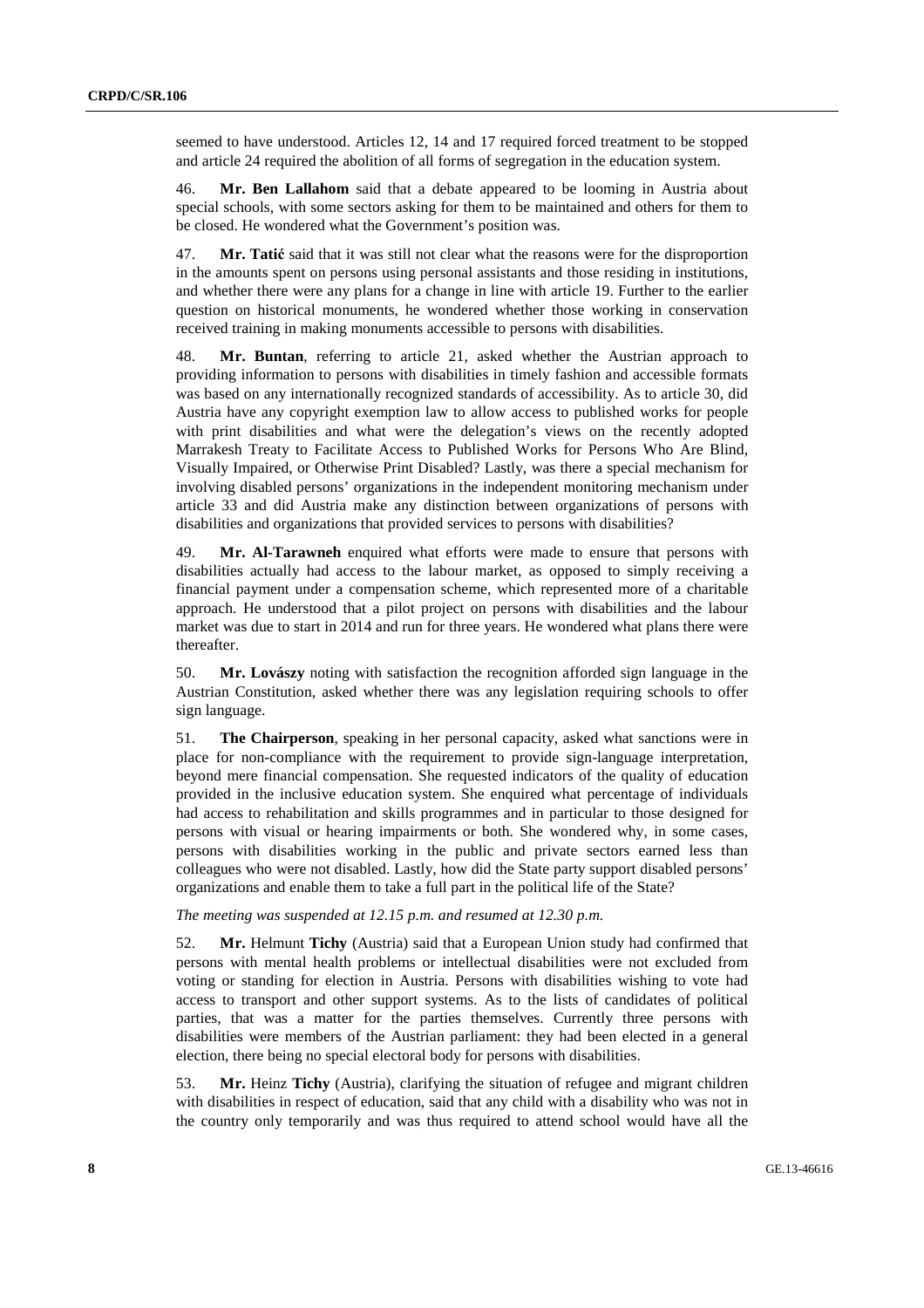rights pertaining to his or her status. A series of assessments, including psychological assessments, was made to determine whether a child could remain in the education system and also whether he or she had any special language requirements. A decision had to be made as to whether the child would be able to follow the teaching and whether support was needed. Decisions on the fate of a child could not be made in a secretive manner, and the authorities asked children questions in order to establish what they themselves wanted and what was in their best interests.

54. It was true that, overall, the number of children enrolled in special education had increased, but it was important to bear in mind that virtually every child who was supposed to go to school was in the school system, including, therefore, quite a large number of children with disabilities, many of whom benefited from tailored arrangements. A closer look at the figures for special schools showed that in fact the number of pupils had declined from year to year. The whole question of inclusive education and its definition had been the subject of lengthy debate and intensive dialogue. In July 2013, the legislation governing universities had been amended, and now made frequent mention of inclusive education.

55. Regarding sanctions for non-compliance with the obligation to offer sign language, in fact there was no real right in that regard in the sphere of education, merely a range of provision in different schools. Part of the question was whether sign language was to be considered the language of an ethnic group, which was not the case in Austria. In article 24 of the Convention, sign language was mentioned rather in the context of linguistic identity. That did not mean it was not necessary to offer it, but the whole question was perhaps not best resolved through legislation and the interpretation of legislation. Sign language offered as personal support amounted to a contract under private law, and legal action could be taken in case of non-fulfilment.

56. **Ms. Edler** (Austria) said that, if a single school system for all was to be created, then the framework would need to be changed. It was not a matter of adapting children to the available structures. Currently, certain legal provisions stood in the way of inclusion, for example one governing parents' and childrens' exercise of the right to choose the best possible school, special school or otherwise. Two Länder, Carinthia and Styria, had nevertheless taken steps to change the structures. Styria intended to abolish special schools by 2020. However, that would not be possible as long as those legal provisions were still in place, and the hope was that the developments in those two Länder would encourage the Ministry of Education to give renewed consideration to the question.

57. **Ms. Pflichter** (Austria) said that, in the latest three-yearly survey on the social situation of persons with disabilities and chronically ill persons, in 2011, 12 per cent of Austrian students described themselves as having a disability or chronic illness that hindered them in their studies. In 17 of the 21 State universities there were special disability offices that offered a range of support measures, but the students themselves had to inform those offices that they needed support; very few in fact did so. Projects were under way at various universities to provide for students with visual or hearing impairments and to introduce sign-language interpretation in tertiary education. As more students with disabilities completed their studies, so more teachers with disabilities would begin to appear in universities.

58. **Mr. Hofer** (Austria) said it was true that only 22 per cent of employers were in full compliance with the Disability Employment Act, but any employer who failed to comply with any given provision of the law would count as non-compliant. In fact, 65 per cent employed persons with disabilities. Austria spent some 400 million euros per year on the employment of persons with disabilities. The Ministry of Social Affairs earmarked 170 million euros for those with the severest disabilities who would not otherwise be able to work. Assistance was given to women in finding apprenticeships and efforts were made to